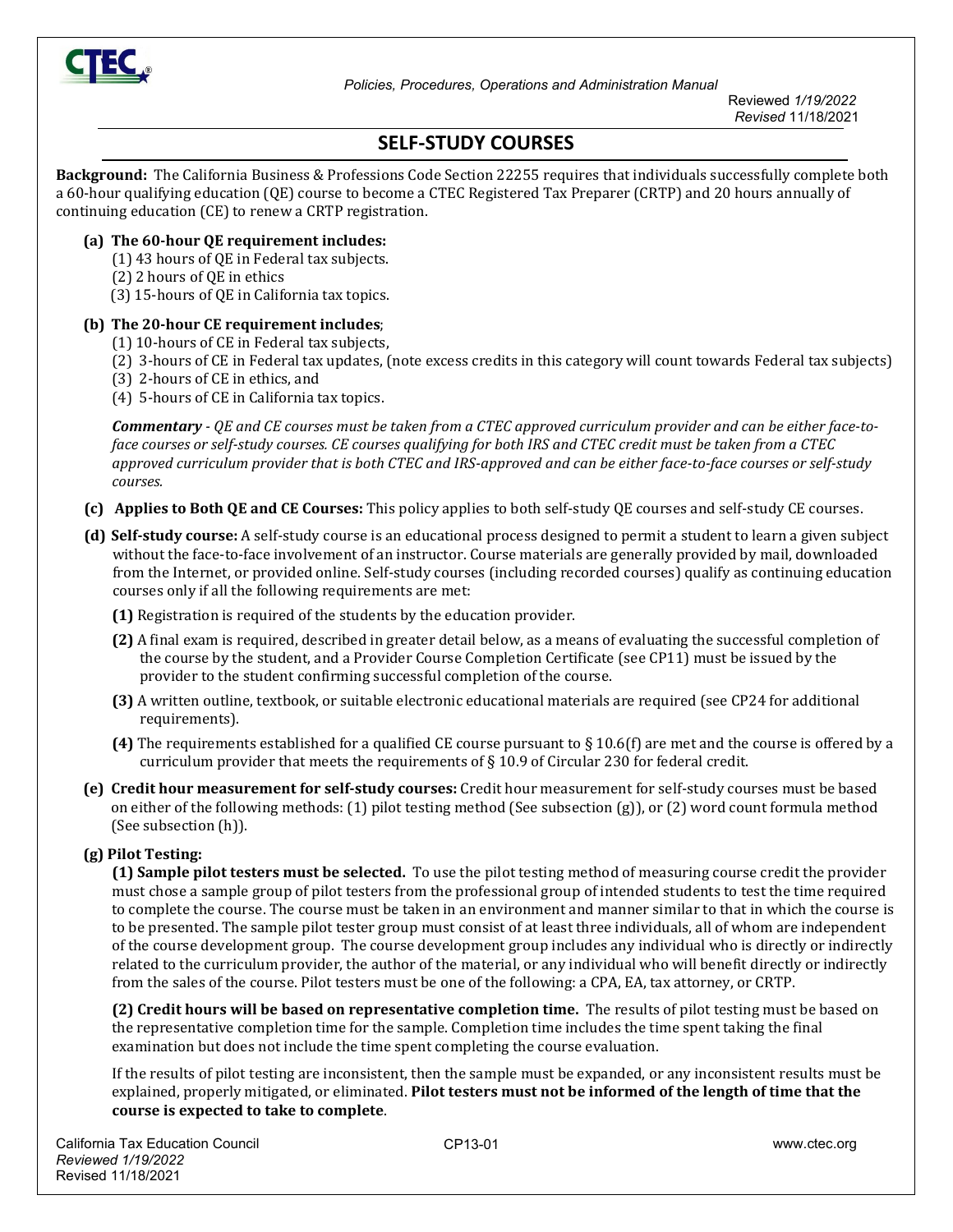

Reviewed *1/19/2022 Revised* 11/18/2021

**(3) Substantive changes.** If substantive changes are subsequently made to course materials, further pilot tests of the revised course materials must be conducted to affirm or amend, as appropriate, the representative completion time.

**(4) Requirement for re-pilot testing.** If, subsequent to course release, actual participant completion time warrants a change in credit hours, re-pilot testing is required to substantiate a change in credit prospectively.

**(5) Pilot testing when course is purchased from vendor or other developer.** CTEC curriculum providers may purchase courses from other curriculum providers or course developers. For purchased courses for which pilot tests were conducted and provided, CTEC curriculum providers must review the course developer's pilot test results to ensure that the credit hour measurements are appropriate. **For purchased courses for which no pilot tests were conducted or provided, CTEC curriculum providers must conduct pilot testing or apply the word count formula.**

**(6) Pilot testing verification.** Pilot testing verification must include all of the following:

- **(A)** The number of minutes it took for the pilot tester to complete the course.
- **(B)** The pilot tester's name.
- **(C)** Whether the pilot tester is a CPA, EA, tax attorney, or CRTP, including the pilot tester's credential number. **(D)** The current contact address, phone, and e-mail address for the pilot tester.

**(7) Record Keeping.** The pilot test results shall be maintained for a period of three years after the last date upon which credit was awarded for taking the course. The pilot test results shall be provided to CTEC upon request.

**(h) Word Count Formula -** The word count formula is based on the number of words contained in the text of the required reading of the self-study course. Words that may not be included in the word count are:

**(1) Non-critical Material** - Any and all material not critical to the achievement of the stated learning objectives of the course. Examples of materials that are not critical and are, therefore, excluded are the words included in the:

- **(A)** Course introductions.
- **(B)** Instructions to the learner.
- **(C)** Author/course developer biographies.
- **(D)** Table of contents.
- **(E)** Glossaries.
- **(F)** Appendices containing supplementary reference materials.
- **(G)** Example: If an author/course developer determines that including an entire tax regulation is beneficial to the learner, the tax regulation should be included as a footnote, an appendix to the course as supplementary reference material and excluded from the word count formula (see CP24).

**(2) Questions** - Review questions, exercises, and final examination questions are accounted for separately.

**(3) Audio Visual Segments -** If audio and video segments of a self-study course constitute additional learning for the participant (i.e., are not a part of the text), then the actual audio/video duration time may be added to the time calculation as provided in the prescribed word count formula.

 **(4) Word Count Formula Calculation -** The word count for the text of the required reading of the course is divided by 180, which is the average words per minute reading speed of adults. The total number of review questions, exercises, and final examination questions is multiplied by 1.85, which is the estimated average completion time per question. These two numbers plus actual audio/video duration time, if any, are then added together, and the result is divided by 50 in order to calculate the credit hours for the self-study course. When the total minutes of a self-study course are not equally divisible by 50, the credits granted must be rounded down to the nearest whole credit.

#### **[(# of words contained in the text/180) + actual audio/video duration time + (# of questions \* 1.85)]/50 = credit**

**(5) Purchased Courses -** CTEC providers may purchase courses from other vendors or course developers. For purchased courses for which the word count formula was calculated, CTEC course sponsors must review the results of the course developer's word count formula calculation to ensure that results are appropriate. For purchased courses for which the word count formula calculation was not performed or provided, CTEC curriculum providers must perform the word count formula calculation or conduct pilot testing.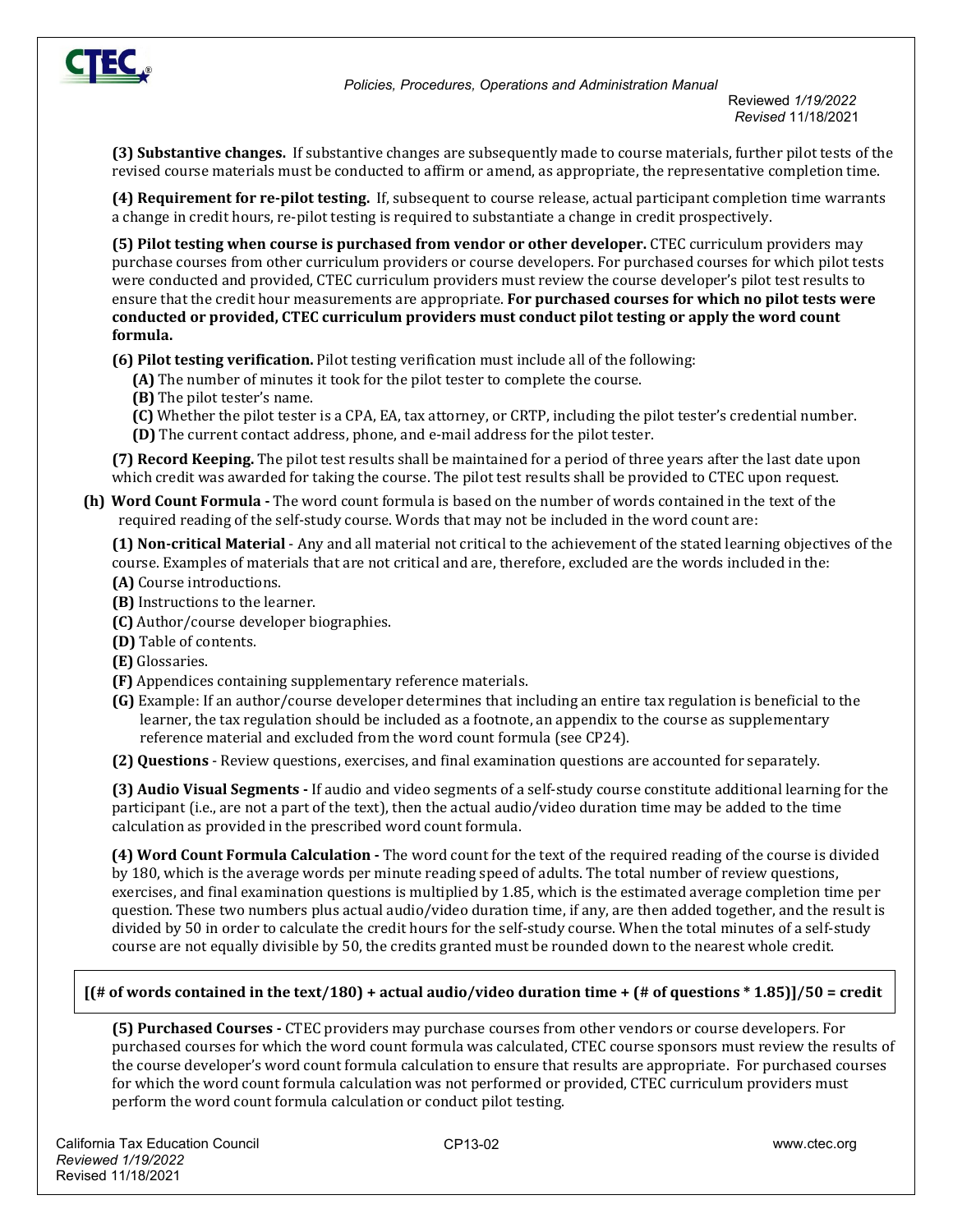

 Reviewed *1/19/2022 Revised* 11/18/2021

**(6) Word count verification -** Providers must maintain documentation showing how they computed the credits using the word count formula. The documentation shall be maintained for a period of three years after the last date upon which credit was awarded for taking the course. The documentation shall promptly be provided to CTEC upon request.

**(i) Interactive Requirement:** CTEC self-study courses must be interactive. To qualify as an interactive self-study course, the course materials must guide the student through the learning process by eliciting responses that test for understanding of the material by providing feedback to incorrect responses to review questions, and by providing reinforcement feedback to correct responses to review questions. Review questions must be placed at the end of each learning activity<sup>[1](#page-2-0)</sup> throughout the course, at appropriate intervals to allow the learner to evaluate the material that needs to be re-studied. At least three multiple-choice review questions per credit hour are required. Each question must have a minimum of 4 possible answer responses. There is no minimum passing rate required for review questions.

## **Example of Interactive Review Question and Feedback**

*Example Review Question: With respect to the Sec 121 home sale exclusion, the excludable gain does not apply to so much of the gain from the sale or exchange of home as is allocated to "periods of nonqualified use." Which of the following is considered as a period of non-qualified use?*

- *A. A period before January 1, 2009.*
- *B. A period during which the property was used as a vacation residence.*
- *C. A period not to exceed an aggregate of two years during which the taxpayer is temporarily absent by reason of a change in place of employment.*
- *D. A period not to exceed an aggregate of two years during which the taxpayer is temporarily absent by reason of health.*

### *Example of Feedback:*

- **Answer A** is an incorrect answer because per IRC 121(b)(C)(ii)(III), periods of nonqualified use **do not include** any period: before January 1, 2009.
- **Answer B** is a correct answer because periods of non-qualified use include using the home as a vacation residence, renting it out, allowing a relative to live in it, or simply leaving it vacant.
- **Answer C** is incorrect because the period of absence did not exceed two years and the law defines a non-qualified use for reasons of change of employment as exceeding two years.
- **Answer D** is incorrect because the period of absence did not exceed two years and the law defines a non-qualified use for reasons of change of health as exceeding two years.
- **(j) Final Examination Requirement:** Final examinations for self-study course*s* shall include a minimum of five multiplechoice questions per credit hour. Each question must have a minimum of 4 possible answer responses. The questions must be relevant to the material and to meeting the learning objectives in the course. Successful completion of an interactive self-study course shall be demonstrated by completing 70% or more of the examination questions correctly.
- **(k) Examination Answers:** The answers to the questions must be relavent to the question and cannot be such that a student can determine it is a wrong answer. The following is an actual question from a provider's course which must have 4 possible answers with only one being correct. In this example the provider uses frivolous responses which are obviously wrong, thus reducing the possibe correct answers.

**Example:** A bank product whereby a third-party bank takes receipt of a taxpayer's refund and then pays the tax preparation fee to the tax preparer, if not done properly, can violate IRS rules against:

- 1. Treason
- 2. Negotiating a taxpayer's check

<span id="page-2-0"></span><sup>1</sup> A "learning activity" is a readily identifiable portion of material dealing with a subject matter or topic, such as prizes and awards as exclusions from income, medical expense deduction, or filing status.